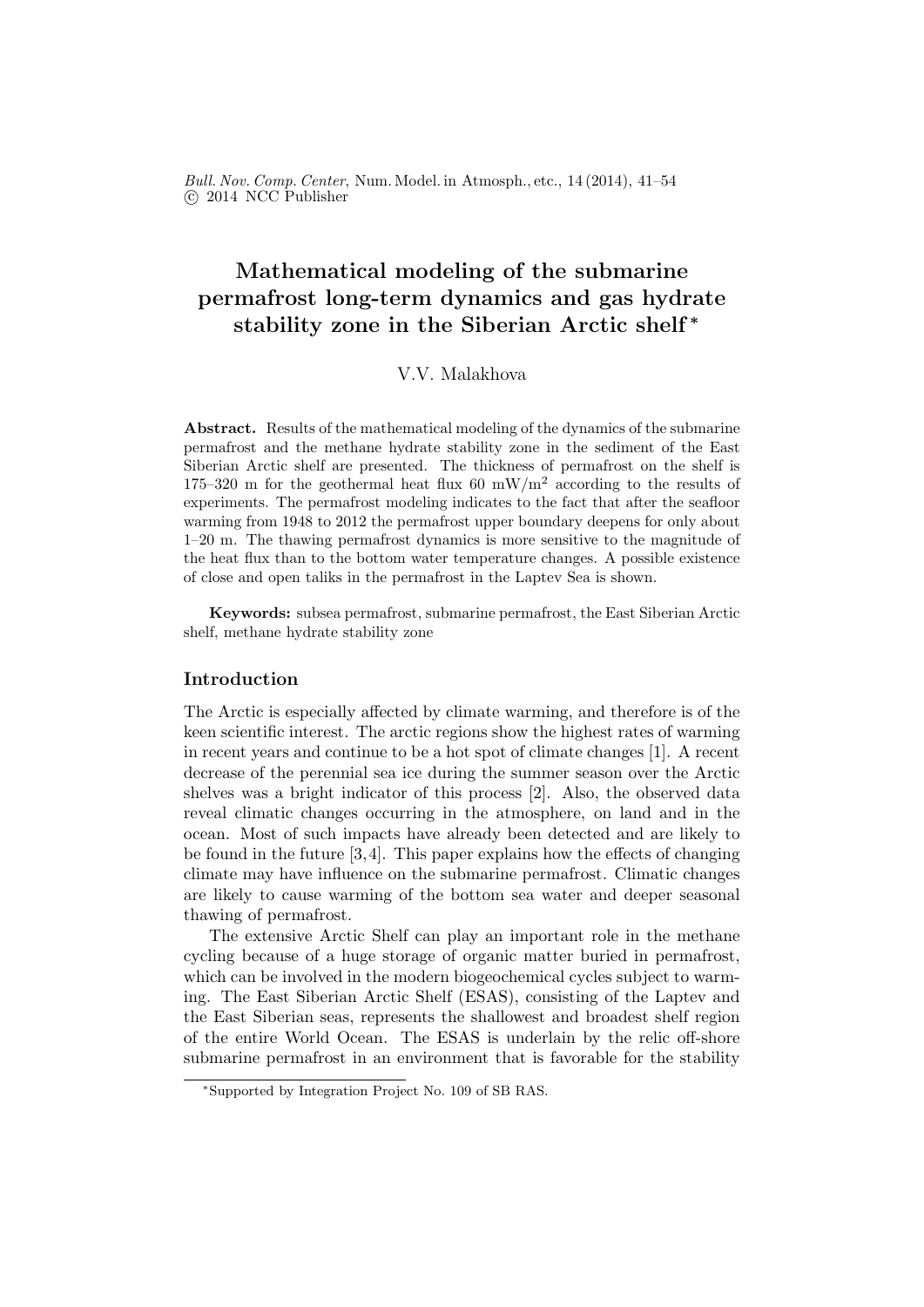of gas hydrates [5,6]. During the last glacial maximum, the global sea levels fell by over a hundred meters, with a result that the shallow seas of the shelves became a dry land, which allowed the permafrost to develop there. Both models and geophysical data support the existence of the subsea permafrost in large areas of the Arctic shelves down to a water depth of about 100 m.

Availability of the sub-sea permafrost on the Arctic shelf is till now one of the discussed questions, as the geological studies in this region are very limited. Only a few drilling transects within the Arctic Seas have been studied. A review of the sub-sea permafrost measurements for the Siberian shelf can be found in [7]. In the Laptev coastal zone, the subsea permafrost was found within many sites: Khatanga Bay, Mammoth Tusk Cape, around the Lena and Yana Deltas, Bykovsky Peninsula, Buor-Khaya Bay and around the Big and Small Lyakhovski Islands [7].

The research into the state and dynamics of the submarine permafrost is of a great interest due to a potential industrial development of the offshore gas fields and, also, has important climatic significance. The sub-sea relict permafrost is thought to contain large volumes of  $CH<sub>4</sub>$  in the form of gas hydrates at depths of up to several hundred meters. In [8] estimate  $3.75 \times 10^2$  Gt C in methane hydrates just on the East Siberian Arctic Shelf (ESAS). Degradation of gas hydrates resulting from climate changes could increase a flux of  $CH_4$  to the atmosphere. The stability of the sub-sea permafrost with a changing climate depends directly on the magnitude of changes in water temperature and salinity, air temperature, sea-ice thickness, and seabed stability. The state of permafrost in the Arctic is a potential key to understanding whether methane, stored in the permafrost-related gas hydrate, can release to the atmosphere. Methane, a very radiative active trace gas and therefore affecting the global warming, is produced in the thawing permafrost and released into the atmosphere.

The dissolved methane concentrations in the ESAS water during the summers of 2003 to 2013 show a widespread supersaturation over large spatial scales [8]. The horizontal and vertical methane distributions in the observational data indicate to a sedimentary source which is likely to be associated with thawing of the underwater permafrost and release of gas from the shallow Arctic gas hydrate. It has been hypothesized that enhancing the methane transport to the atmosphere realeased from methane hydrates offshore is due to the formation of open taliks, caused by the current warming.

To study the correct distribution of the permafrost thickness on the ESAS, the mathematical modeling is widely used. Numerous studies by scientists [5–7, 9–11] have documented the existence of the subsea permafrost in the near-shore areas of the Arctic Ocean. The created models significantly differ in the underlying assumptions, giving different results regarding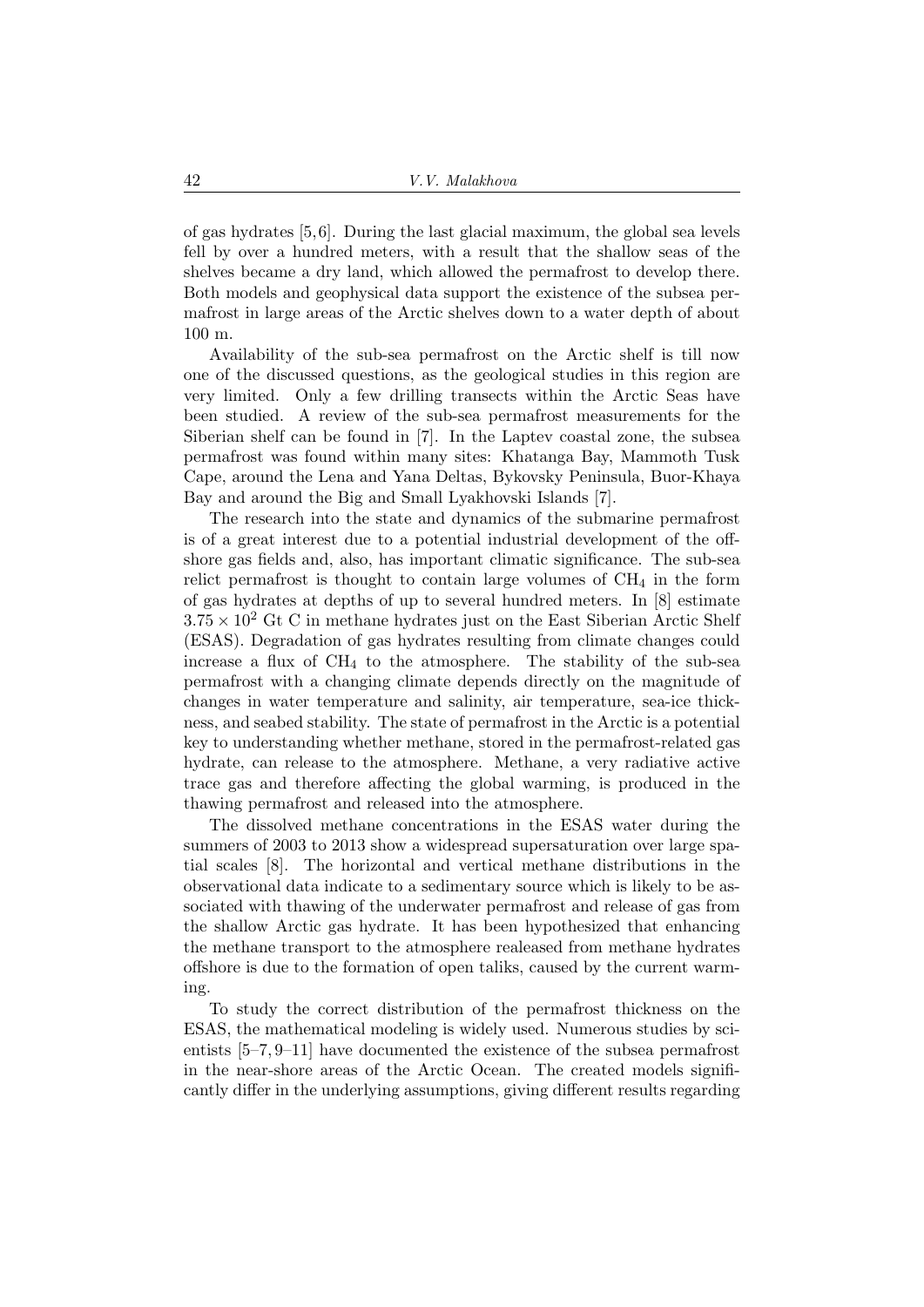the age, thickness and temperature of the submarine permafrost. The key question to be answered is the presence of open taliks through which gases can reach to the bottom water and of thawing areas in which the methane production is enhanced. Two basic mechanisms of the sub-sea permafrost degradation are present in models: the geothermal heat flux and the surface warming. The bottom water temperature plays a significant role in the current state of submarine permafrost, because it specifies the frozen soil thawing depth. The submarine permafrost can thaw fully or partially if the temperature of the bottom water is positive. In [12], it is shown that an extended summer-ice free period in the Laptev Sea shelf has led to an increase of the bottom water temperature since the mid-1980s.

This paper attempts to answer this question with the help of numerical calculations of the ESAS permafrost stability and the permafrost-related gas hydrate stability zone (GHSZ), using bottom layer temperature data from 1948 to 2012, based on the regional model "the Arctic Ocean-North Atlantic". In this paper, we also examine the role of the soil conditions, in particular, of a geothermal heat flux, on the simulated submarine permafrost thickness. The main objectives of our research are to evaluate a potential effect of the recent climatic warming on the subsea permafrost degradation and to determine possible sources of methane in the high-latitude subsea permafrost regions.

### 1. Material and methods

1.1. Description of permafrost model. The study area includes the shelves of the Laptev and the East Siberian seas with depths up to 100 m. Whenever the sea levels dropped worldwide during cold stages, [6] the ESAS areas with a water depth up to 10–100 m were obtained. The marine transgression brings about a change from sub-aerial to submarine boundary conditions for permafrost. When the sea level is low, permafrost is formed in the exposed shelves under cold sub-aerial conditions. When the sea level is high, permafrost becomes degraded in the submerged shelves under relatively warm boundary conditions.

The mathematical modeling was applied in order to study the distribution and thickness of the offshore permafrost. The simulation of the offshore permafrost thickness evolution used in this study is based on the one-dimensional solution of Stephan's problem with mixed boundary conditions [6, 13]. The model takes into account the latent heat at the phase change boundary through the adjustment of the volumetric heat capacity when the sediment temperature approaches  $0^{\circ}$ C. At each shelf point, we simulate the temperature field of the space containing the permafrost zone by a 1D heat equation with a phase change: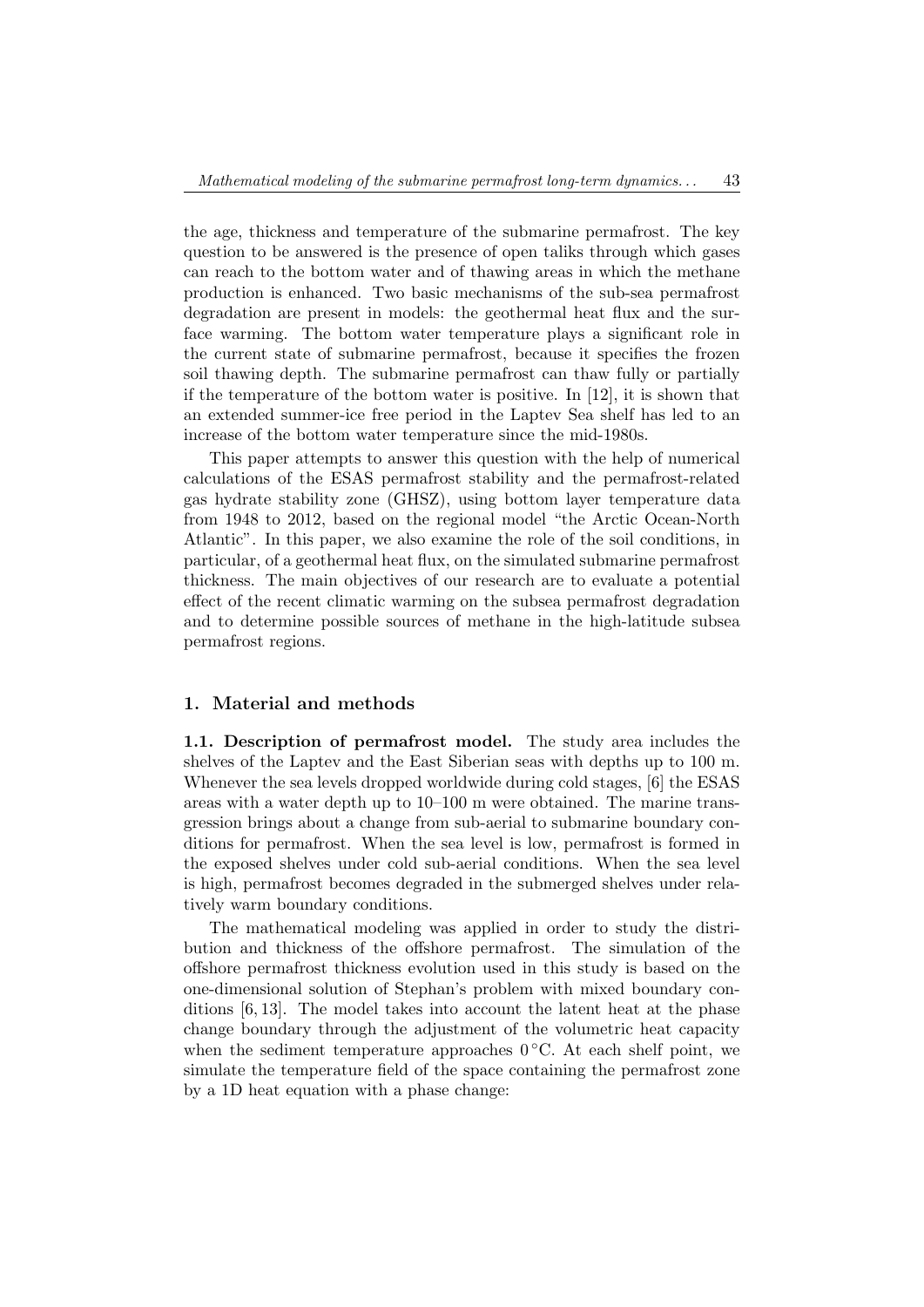$$
C_T \frac{\partial T_S}{\partial t} = \frac{\partial}{\partial z} \left( \lambda_T \frac{\partial T_S}{\partial z} \right), \qquad C_M \frac{\partial T_S}{\partial t} = \frac{\partial}{\partial z} \left( \lambda_M \frac{\partial T_S}{\partial z} \right), \tag{1}
$$

$$
\left(\lambda_T \frac{\partial T_{S1}}{\partial t} - \lambda_M \frac{\partial T_{S2}}{\partial t}\right) = L W_S P \frac{\partial X}{\partial t}.
$$
\n(2)

We exploit the Dirichlet and the Neumann boundary conditions at the ground surface and at the depth:

$$
z = H_{ij} : T_S = T_B, \qquad z = H_{ij} + 1000 \text{ m} : \quad \lambda_T \frac{\partial T_S}{\partial z} = Q_T. \tag{3}
$$

In these equations, t is the time;  $T<sub>S</sub>$  is the sediment temperature (°C); L is the volumetric latent heat  $(J/m^3)$ ;  $W_S$  is the liquid pore water fraction in the sediments  $(m^3/m^3)$ ;  $\lambda_T$  and  $\lambda_M$  are the thermal conductivity of sediments (W/mK) for unfrozen and frozen ground materials, respectively;  $C_T$  and  $C_M$  are the volumetric heat capacity of sediments  $(J/m^3 K)$  for unfrozen and frozen ground materials, respectively;  $\frac{\partial T_{S1}}{\partial t}$  and  $\frac{\partial T_{S2}}{\partial t}$  are temperature gradient out and into of the element containing the phase change boundary;  $\frac{\partial X}{\partial t}$  is the rate of movement of the phase change boundary; P is soil porosity;  $H_{ij}$  is the sea water depth (m) in the point  $(i, j)$ ;  $T_B$  is the surface ground temperature; and  $Q_T$  is the geothermal heat flux (mW/m<sup>2</sup>).

Equation (2) describes the rate by which the latent heat is lost or gained by each element containing the phase change boundary, [6]. The geothermal heat flux at the low boundary of sediments was set as  $45-100$  mW/m<sup>2</sup> [6, 9]. The physical constants in the heat diffusion equation are specified following [6]. A uniform thermal conductivity  $\lambda_T = 2.0 \text{ W/mK}$  and  $\lambda_M = 2.1$  W/mK is assumed for the unfrozen and frozen subsurface materials, according to [14]. A uniform water content of 20 % in the sediments is assumed to participate in the phase change. We assumed the simulated permafrost to be a homogeneous ground material. We follow the commonly assumed point of view [6] and suppose that the ground does not contain salt. Mathematical implementation and the code are borrowed from [13]. The time-dependent change of the temperature is calculated by an explicit finite difference scheme. The model was run with the day time step and grid spacing was 0.5 m in the vertical direction.

1.2. The paleogeographic scenario. Transgressions and regressions of the ocean, which occurred in the past, have affected the development of permafrost on the Arctic shelf. The duration of the transgression/regression cycle, air temperature, the ocean bottom water temperature, the geothermal heat flux are some of the most important factors affecting the sub-sea permafrost distribution, [15, 16]. The boundary conditions were selected in accordance with the paleoscenario for the ESAS, which corresponds to the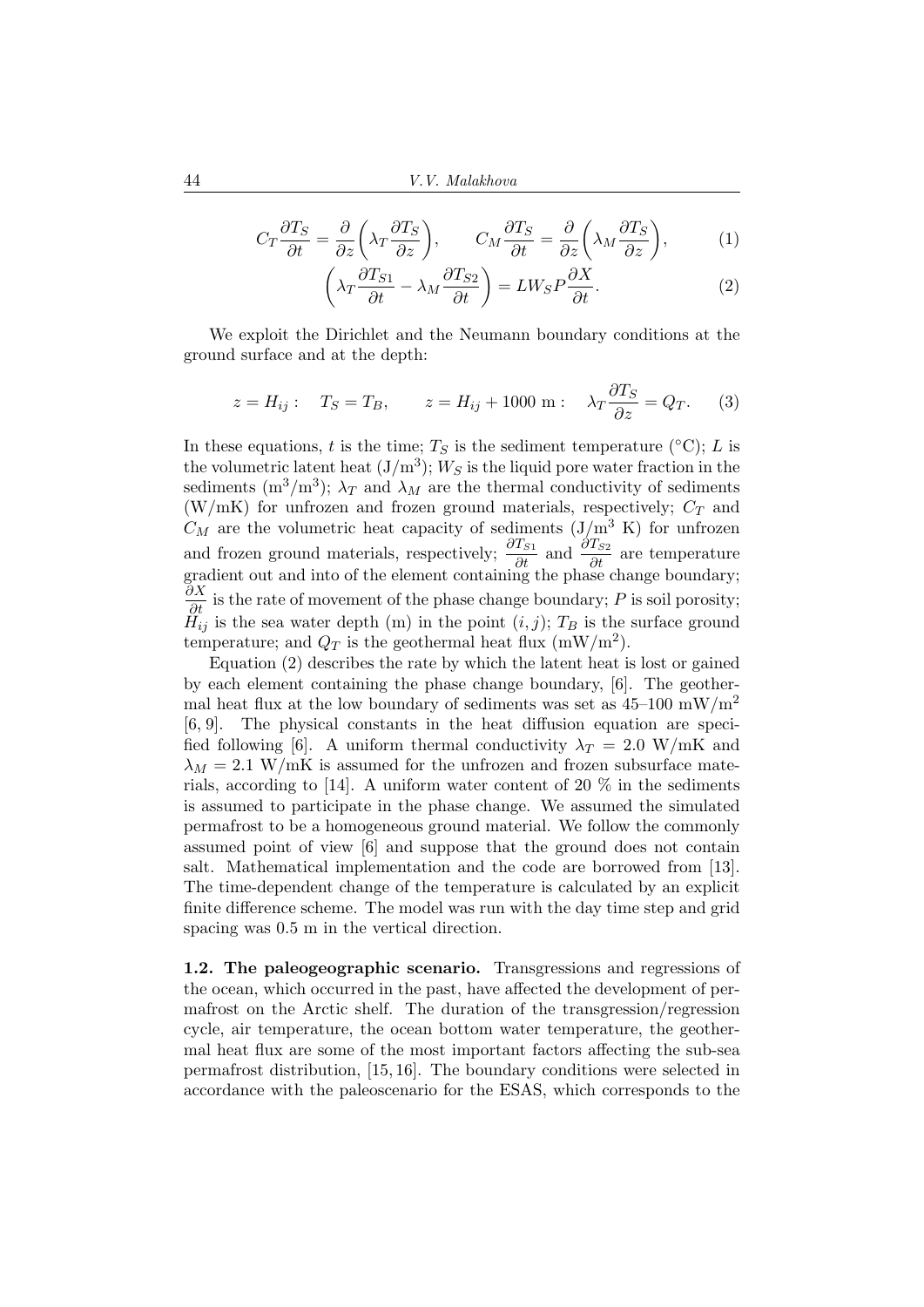last glacioeustatic cycle [16]. The modeling of the dynamics of the temperature fields within the shelf was performed for one climatic glacial cycle (i.e., for the last 120,000 years), [9]. According to [9], the paleoscenario for the modeling was derived from the recent ice-core data obtained at the Vostok station in Antarctica [17].

The initial conditions (120 kyr ago) were set proceeding from the assumption of the absence of permafrost on the sea shelf and the stationary temperature distribution with depth [18]:

$$
T_S(z_n,0) = T_S(z_{n-1},0) + \frac{\Delta z Q_T}{\lambda_n},
$$

where  $T_S(z_n, 0)$  is the temperature of the soil of the *n*th layer,  $\Delta z$  is the thickness of the grid element,  $Q_T$  is the geothermal flow and  $\lambda_n$  is the heat conductivity of the nth layer.

We define the surface ground temperature  $T_B$  as the temperature at the bottom water layer or as the air temperature, depending on the simulated period:

 $T_B =$  $\int T_W$  in the case of a transgression period,  $T_G + T_V$  in the case of a regression period,

where  $T_G$  is the present day mean annual ground temperature and  $T_G$  $-12$  °C at the coast of the Dmitry Laptev Straite, [9, 16],  $T_V$  is the air temperature anomaly reconstructed from the Vostok ice core data for the last 120 kyr [17],  $T_W$  is the temperature at the bottom water layer. When the shelf is inundated, we assume that the ground surface temperature is determined by the ocean bottom water temperature  $T_W$ .

One of the difficulties in the sub-sea permafrost modeling is to find the time when the shelf point was flooded during the transgression. According to [15, 18], the ocean transgression began, approximately, 15,000–13,000 years ago. The time for the establishment of the modern sea-level in the Arctic Siberia was about 5,000 years ago. To establish a chronology of the Holocene transgression in the Arctic, a total of 14 sediment cores from the Laptev Sea continental slope and shelf were studied in [18]. On this basis it was estimated that the flooding of the 50, 43, 31, and 0 m isobaths was completed by, approximately, 11.1, 9.8, 8.9, and 5 kyr ago. According to the vertical resolution of the ocean model [20] and the estimates [18], we take that the flooding of the 75, 50, 30, and 0 m isobaths was completed 13, 10, 9, and 5 kyr ago.

1.3. The water masses state. We consider two different periods for the post-transgression bottom water temperature. From the beginning of the ocean transgression 13–5 kyr ago up to 1947, we assume that an average bottom temperature  $T_W = -1.5 \degree C$  in the whole shelf zone. For analyzing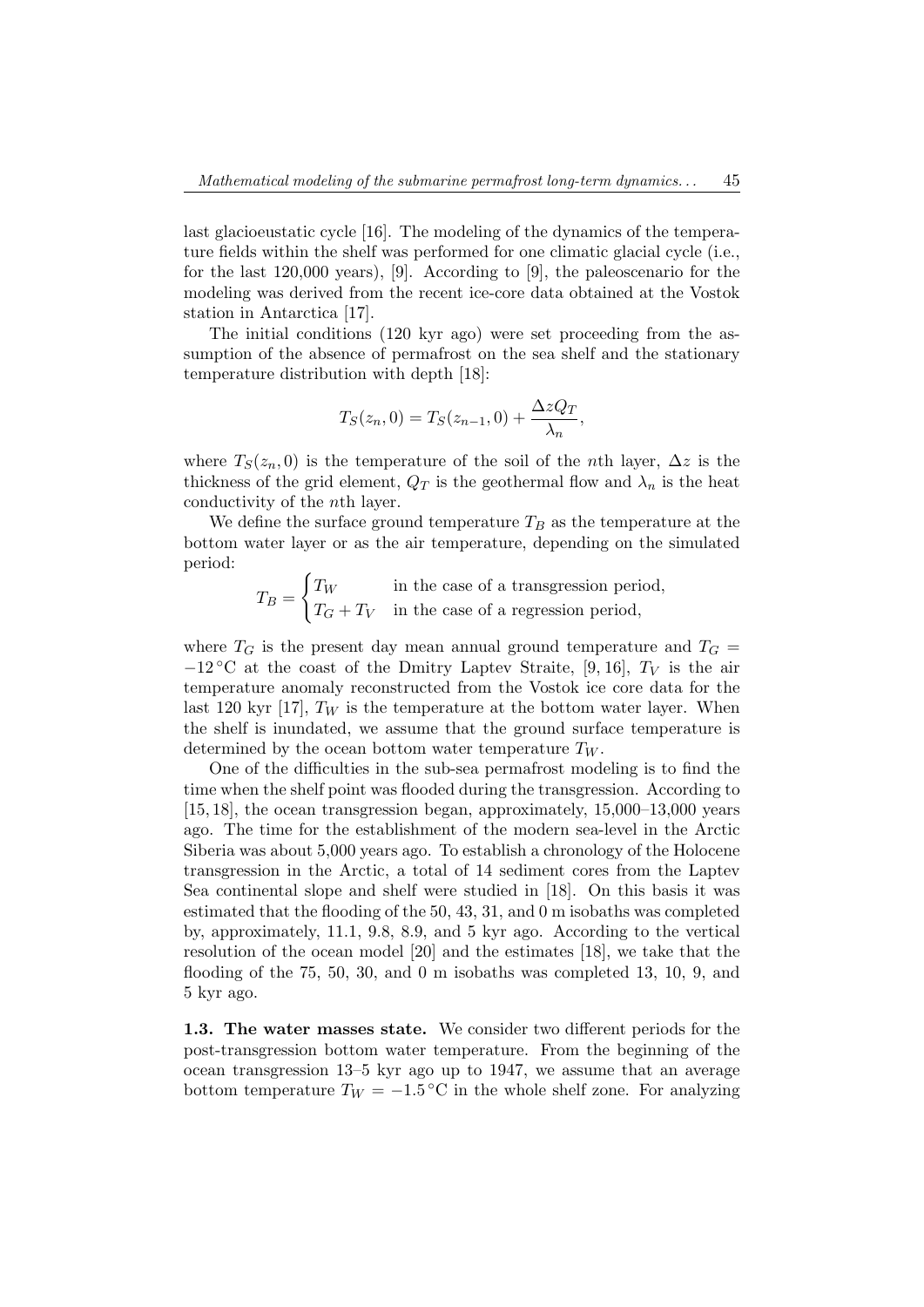the sensitivity of the subsea permafrost to the recent warming, we consider the monthly average bottom water temperature. From 1948 up to 2012, we have simulated the sediment temperature based on the bottom water temperature with the Arctic Ocean regional model.

The oceanic processes are described using the ocean dynamics numerical model of the world ocean circulation in the region of the Arctic Ocean and Northern Atlantic (AO-NA), [20–22]. The problem is solved with respect to time by a hybrid explicit–implicit scheme with the method of splitting to physical processes and spatial coordinates. The horizontal spacing in the polar grid varies from 50 to 34 km.

Based on the AO–NA regional model, the variability of the Arctic Ocean water masses state was simulated for the period from 1948 to 2012. The analysis of the simulated ESAS sea temperatures variability has shown a positive trend in the bottom temperature, which is in agreement with the observational data [23]. The results obtained demonstrate a warming temperature in the areas affected by the Lena river outflow.

1.4. Simulation of the Gas hydrate stability zone. Gas hydrate is an ice-like solid that is formed in sediments and remains stable at certain pressure-temperature conditions. Gas hydrates in nature contain mostly methane as the trapped gas. It is assumed that methane hydrate concentrates CH<sub>4</sub> by  $\sim$  164 times on a volumetric basis as compared to gas at standard pressure and temperature conditions. Warming a small volume of a gas hydrate could thus release large volumes of gas.

We have also simulated the dynamics of the methane hydrate stability zone. The thickness of GHSZ was calculated applying the pressuretemperature equilibrium of the methane hydrate system, the model of heat transport in soil, bottom-water temperature, and a geothermal gradient. The modeling of GHSZ was based on the use of a general regression expression derived in [24] based on the data from [25]. Limited smoothing in the vicinity of the quadruple point was implemented to allow continuity of the derivatives and smooth phase changes [26].

### 2. Simulation results

2.1. Subsea permafrost modeling. The results of our simulation show existence of the that offshore permafrost within the vast Arctic shelf in the East Siberia. Figure 1 shows the temporal evolution of the vertical temperature profiles across 600 m below the seafloor, starting from 13 kyr ago until 2012. Calculations of the evolutionary dynamics of the permafrost thickness were made for the geothermal heat flux as  $60 \text{ mW/m}^2$ . The lower permafrost boundary varied from 530 to 320 m for the whole simulation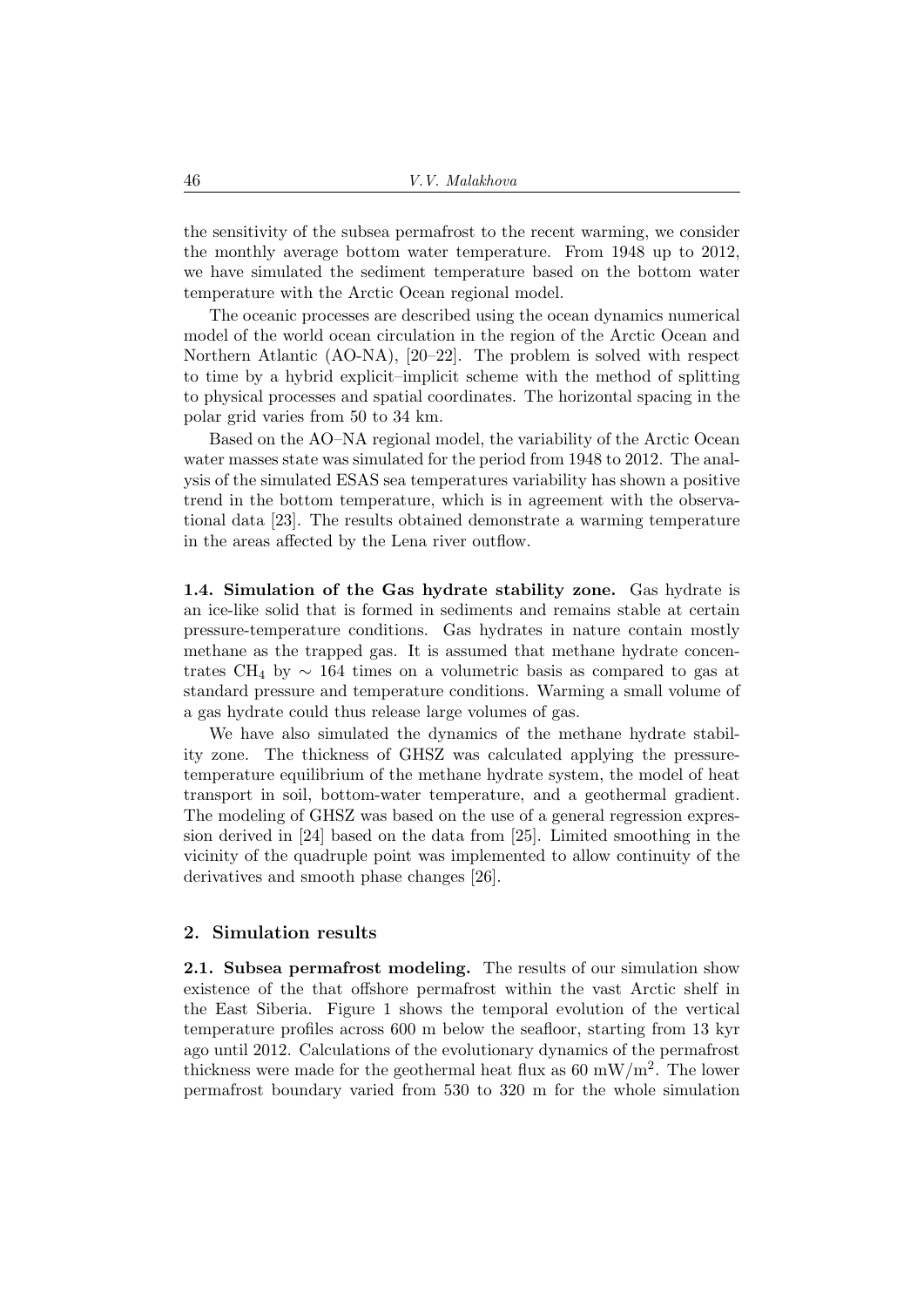

period before 1948 for the shelf with depths less than 30 m (see Figure 1). An increase in the bottom water temperature during the period from 1948 to 2012 resulted in an insignificant  $(1-3 \text{ m})$  raising of the lower boundary permafrost.

In a previous study [27], we attempted to simulate the subsea permafrost of the ESAS since the Holocene transgression, i.e., since 8,000 years ago. It was assumed that the latest ocean transgression occurs simultaneously for the whole shelf and thus temporal changes of the transgression depending on the topography are not taken into consideration. The lower permafrost boundary for 1948 was 204 m on the whole shelf for the geothermal heat flux value of 60 mW/m<sup>2</sup>. In this experiment, the thickness of the frozen soil depends on the depth of the sea and makes up 170–320 m (Figure 2a). The recent distribution of the subsea permafrost thickness is characterized by the latitudinal zoning. The simulation results show that the greatest permafrost thickness should currently exist in the shallow shelf zone with a depth less than 30 m.



Figure 2. Simulated present-day permafrost (in m) for the heat flux of 60 mW/m<sup>2</sup>: (a) permafrost thickness in the ESAS, (b) locations of closed taliks in the ESAS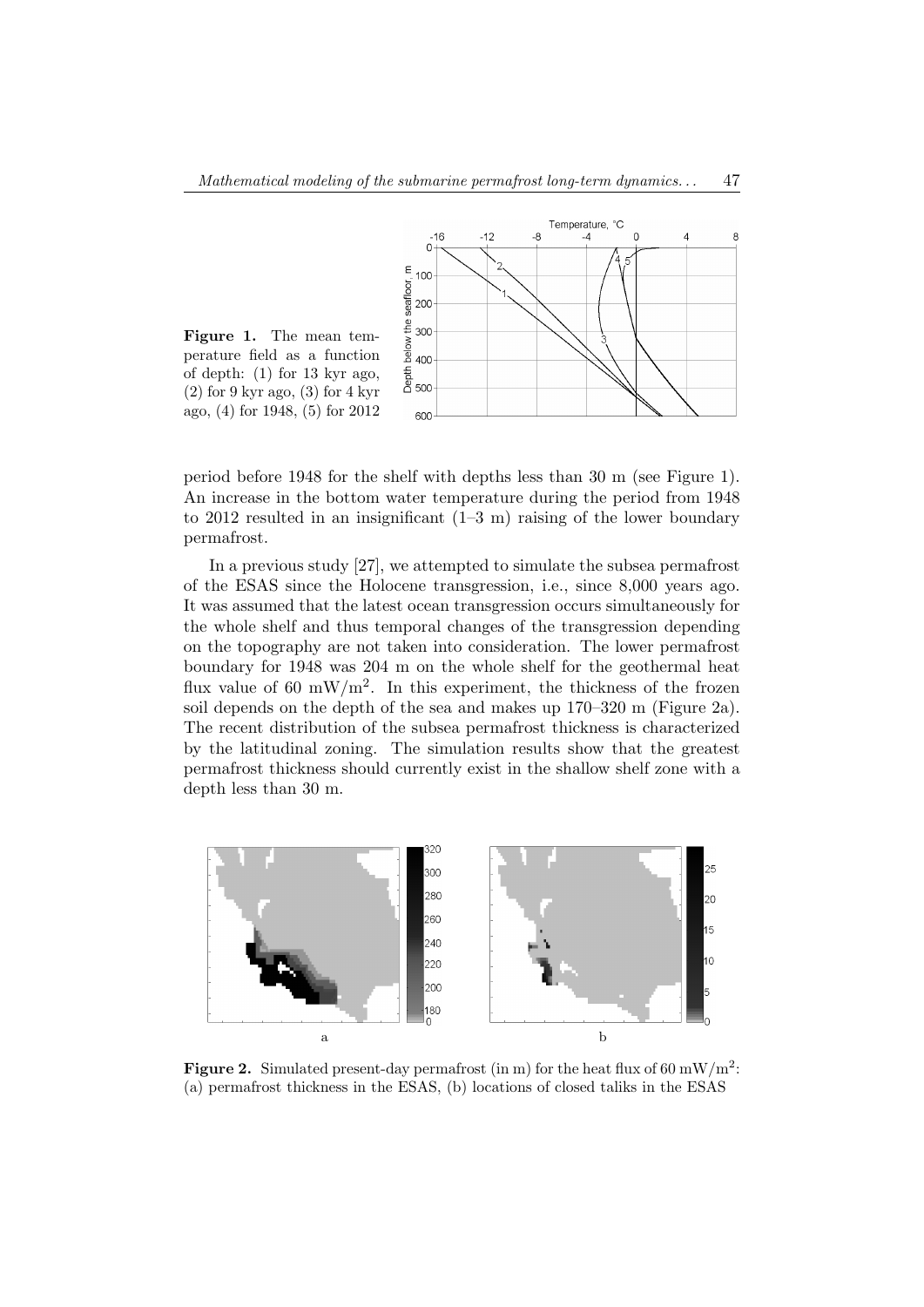The mean annual temperatures of the bottom deposits are negative and make up 1.5◦C. According to our computations, these conditions contribute to the thawing and formation of the closed submarine taliks (Figure 2b). The thawing at the upper boundary of the subsea permafrost in response to the bottom water temperature warming trend results in deepening the upper permafrost boundary. The results obtained show that by 2012 the upper boundary of the frozen sediment has deepened by 20–30 m in the shelf where the bottom water temperature becomes positive (see Figure 2b). The thawing from the sea floor is to occur in the offshore zone of the Laptev Sea eastward the Lena river delta, under the Dmitry Laptev Straite. The submarine permafrost degradation from above occurs most rapidly in the near-shore coastal zone of the shelf and in the areas affected by the Lena river outflow. Methane emissions may increase in the areas where the permafrost thawing results in significantly wetter soils. The microbial generating of methane in the permafrost sediments is so far an underestimated factor for the future climate development [28].

2.2. Response to a geothermal heat flux. According to [29], the geothermal heat flux within the Arctic shelf typically varies from 45 to 60 mW/m<sup>2</sup> and can reach 100 mW/m<sup>2</sup> in the areas of active zone. In this paper, we use the values of 45, 60, and 100 mW/m<sup>2</sup> to simulate the subsea permafrost dynamics within the ESAS.

The numerical results of the conducted experiments have demonstrated that the state of permafrost depends on the geothermal heat flux and the temperature profile is determined by heat flux. The simulation of the permafrost dynamics for different  $Q_T$  values shows that a maximum permafrost thickness is generally inversely proportional to the geothermal heat flux (Figure 3). The average permafrost thickness makes up around 330–490 m for a given heat flow of  $45 \text{ mW/m}^2$ , around 170–320 m for a given heat flow of 60 mW/m<sup>2</sup> and around 0–95 m for a given heat flow of 100 mW/m<sup>2</sup> onto the ESAS. The rate of permafrost thawing is proportional to the  $Q_T$  value (see Figure 3b). It was established that the subsea permafrost thawing dynamics are more sensitive to the influence of the geothermal heat flux than to the top changes in bottom water temperature (Figure 4).

It is found that the open taliks should exist in the rift zones with high values of thermal flows (from 100 mW/m<sup>2</sup> and higher). These taliks have a local character and also depend on the bottom water temperature that is in agreement with the result [9]. Possible locations of open taliks on the Shelf, based on the 100 mW/m<sup>2</sup> flux obtained in the northwestern part of the Laptev Sea  $\sim 119-123^{\circ}$  E, 76° N. The continental slope is characterized by high values of the geothermal heat flux, and thus may tend to the development of open taliks. The open taliks may serve for the emission of the methane from the layers under the permafrost [8].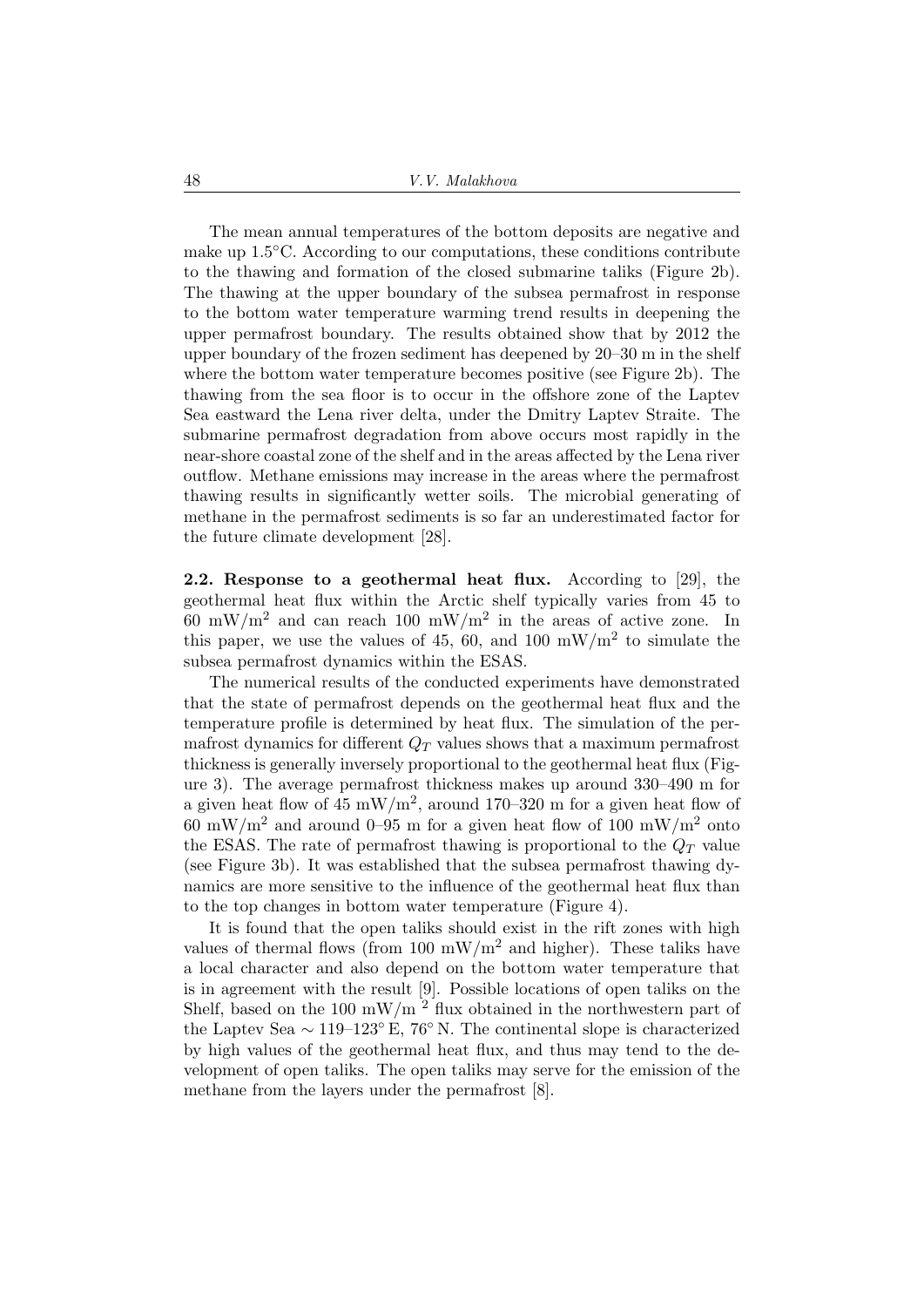

Figure 3. Simulated permafrost degradation after 1948 for a regional heat flux of 45, 60, and 100 mW/m<sup>2</sup>: (a) permafrost thickness, (b) the upper boundary of frozen sediments



Figure 4. The summer seafloor temperature used as boundary condition for the Lena river delta (solid line) and the simulated summer ground temperature on the depth of 50 m below the seafloor for a regional heat flux of 45, 60, and 100  $\rm mW/m^2$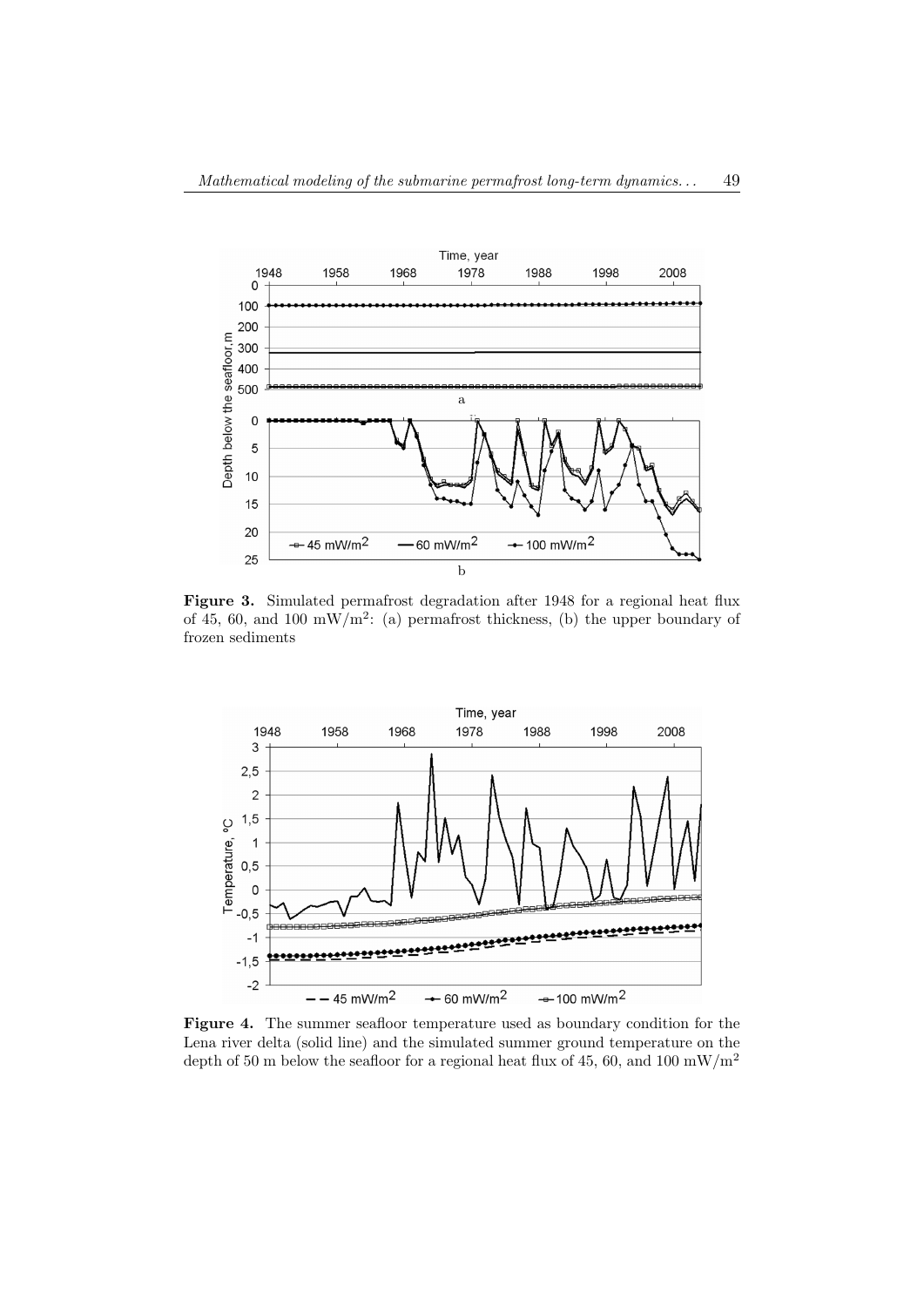2.3. Gas hydrate stability zone: modeling results. Paper [4] declares CH<sup>4</sup> supersaturation in shallow ESAS coastal waters above sediments containing degrading subsea permafrost and presumably dissociating gas hydrates. In oceanic deposits, the depth at which hydrates remain stable depends on the pressure and the temperature. An increase in water temperature at the seafloor changes the extent of the GHSZ, and such a shift could induce hydrate dissociation and lead to methane release. The challenge lies in proving that at least some of the elevated methane concentrations detected in these settings are attributable to dissociating gas hydrates rather than to other processes associated with methane generation.

We explored the thickness of the Arctic seafloor GHSZ. The GHSZ is defined as the part of a sediment column where hydrostatic pressures are higher than the temperature dependent dissociation pressure of gas hydrates. The GHSZ appears on the shelf simultaneously with the development of subsea permafrost at cool climatic stages and then exists permanently in the transgression periods. The simulated thickness of the gas hydrate zone varied between 480 m to 670 m at the present time (Figure 5a). Temporal changes in the depth of the lower boundary of the hydrate stability zone occur in the same way as temporal variations in the depth of the lower boundary of the subsea permafrost. In the period of the sea transgression, the GHSZ is controlled not only by an increase in temperature, but also by changes in the excess pressure due to changes in the sea level.

The results of calculations illustrate that the upper boundary of the GHSZ over the East Siberian shelf regions lies within the permafrost at a of depth  $140-220$  m below the seafloor (Figure 5b), which agrees with [5,6]. By increasing the bottom temperature, the GHSZ upper boundary descends and a possible hydrate decomposition occurs in the layer between its initial and current levels. The permafrost depth modeling shows a deepening down



Figure 5. Simulated gas hydrate stability zone (in m) for 2012 for the heat flux of 60 mW/m<sup>2</sup>: (a) hydrate stability zone thickness in the ESAS, (b) locations of the upper boundary of the hydrate stability zone in the ESAS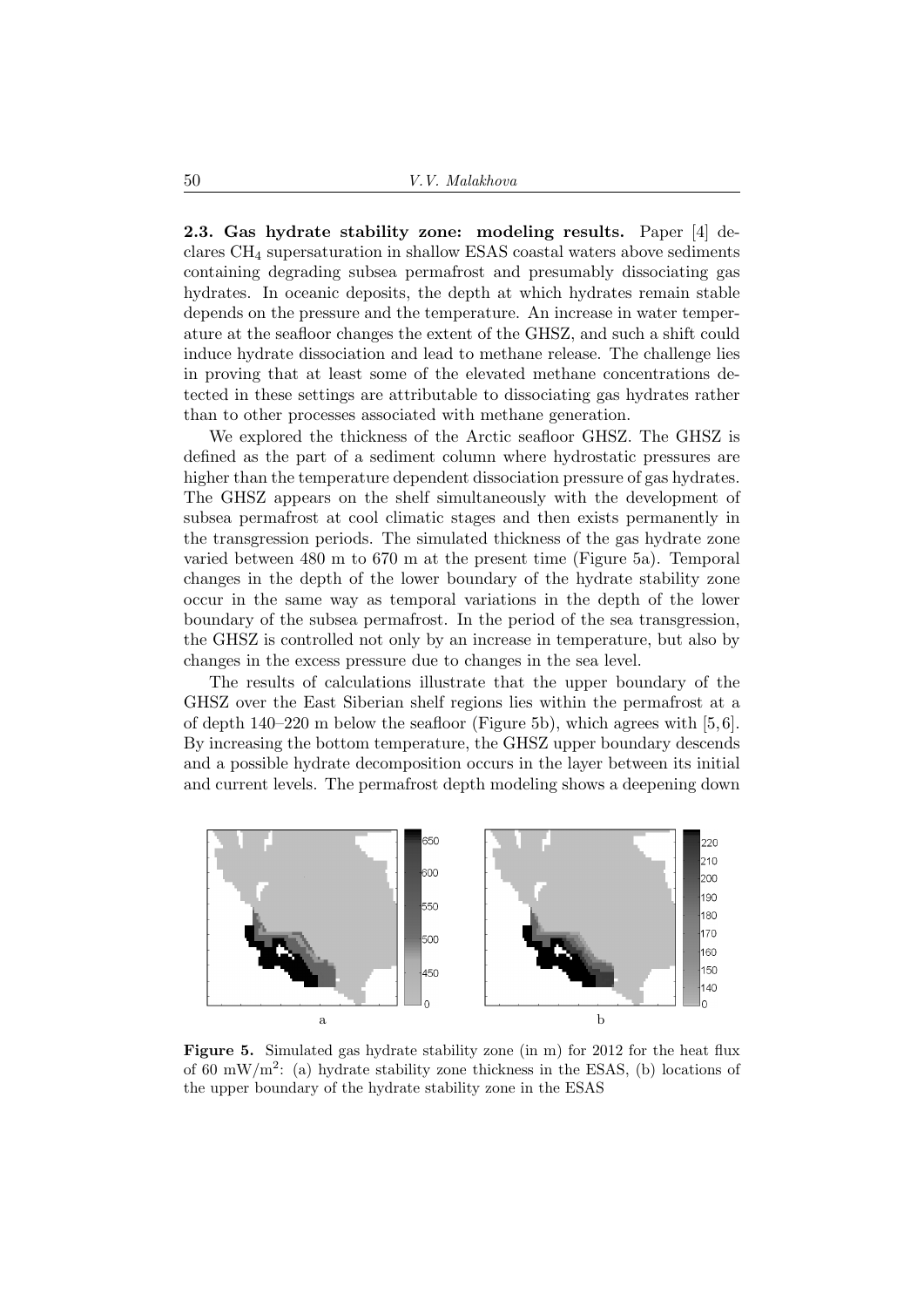to 30 m below the seafloor. This depth of the unfrozen permafrost is still less than that of the GHSZ upper boundary. The marine permafrost thawing in the rift zones with high values of thermal flows (from 100  $mW/m^2$  and higher) may be accompanied by the disappearance of the GHSZ, which may lead to increasing the methane emission into the sea water.

#### 3. Conclusions

We numerically simulate the subsea permafrost evolution in the Arctic shelf in the Eastern Siberia for the last glacial cycle. The time of the transgression and regression cycles, the air temperature, the ocean bottom water temperature, the geothermal heat flux are some of the most important factors affecting the subsea permafrost dynamics. The numerical results obtained show that the offshore permafrost exists within the vast ESAS. This permafrost has a continuous character and its thickness varies across the Arctic shelf. The permafrost thickness within most of the East Siberian Arctic shelf is estimated as 170–320 m for a given a heat flow of 60 mW/m<sup>2</sup>.

The permafrost thawing dynamics is most sensitive to the geothermal heat flux magnitude. The maximum permafrost thickness was generally inversely proportional to the geothermal heat flux. Open taliks can develop for a given geothermal heat flow exceeding  $100 \text{ mW/m}^2$ .

The permafrost thawing from the top depends on the seawater temperatures near the sea floor. The permafrost modeling shows that a significant change in the permafrost depth occurs with the seafloor warming in the Arctic Sea. The submarine permafrost degradation from above occurs most rapidly in the near-shore coastal zone of the shelf and in the areas affected by the Lena river outflow. Due to the warming of the oceans, an increasing release of methane can be expected to be a result of the permafrost melting. Methane emissions may increase in the areas where permafrost thaw results in significantly wetter soils [4, 8, 30, 31]

Currently, the calculated thickness of the gas hydrate stability zone makes up  $\approx 600$  m. The submarine permafrost plays the role of an impermeable lid and stops the motion of methane from destroyed gas hydrates, while it remains stable.

# References

- [1] Polyakov I.D., Alekseev G.V., Bekryaev R.V., et al. Observationally based assessment of polar amplification of global warming // Geophysical Research Letters –– 2002. –– Vol. 29, No. 18. –– P. 25-1–25-4. doi:10.1029/2001GL011111.
- [2] Kwok R., Cunningham G.F., Wensnahan M., et al. Thinning and volume loss of the Arctic Ocean sea ice cover:  $2003-2008$  // J. Geophys. Res. -- 2009. --Vol. 114. –– C07005. doi:10.1029/ 2009JC005312.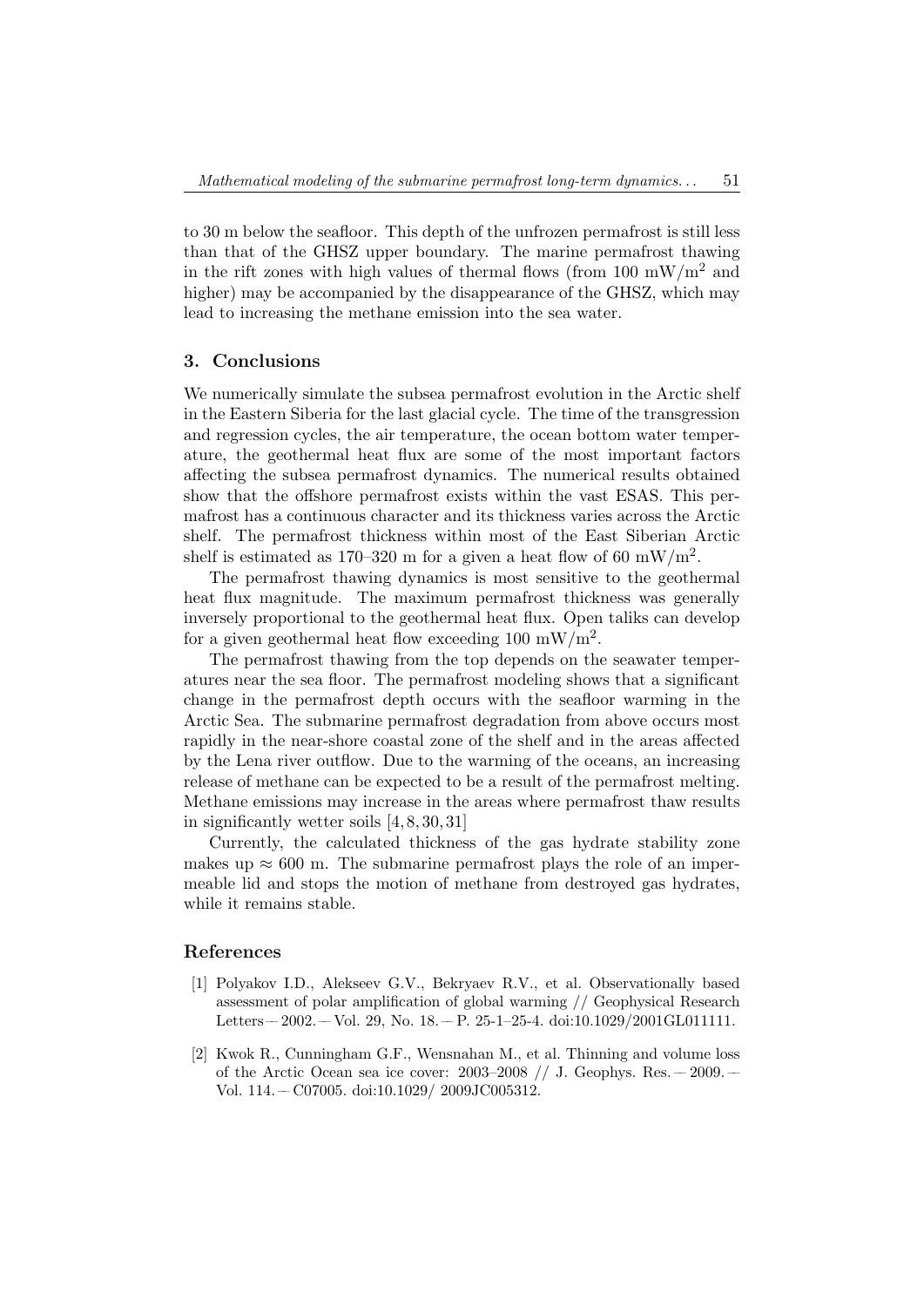- [3] Serreze M.C., Walsh J.E., Chapin F.S., et al. Observational evidence of recent change in the northern high-latitude environment // Climatic Change. ––  $2000 - Vol. 46 - P. 159 - 207.$
- [4] Shakhova N., Semiletov I., Salyuk A., et al. Extensive methane venting to the atmosphere from sediments of the East Siberian Arctic Shelf // Science. –– 2010. –– Vol. 327. –– P. 1246–1250. doi:10.11126/science.1182221.
- [5] Romanovskii N.N., Hubberten H.W., Gavrilov A.V., et al. Offshore permafrost and gas hydrate stability zone on the shelf of East Siberian Seas // Geo Mar. Lett.  $-2005. -$  Vol.  $25. -$  P.  $167-182.$  doi:10.1007/s00367-004-0198-6.
- [6] Delisle G. Temporal variability of sub-sea permafrost and gas hydrate occurrences as function of climate change in the Laptev Sea, Siberia // Polarforchung.  $-2000. -$  Vol. 68.  $-$  P. 221–225.
- [7] Gavrilov A., Romanovskii N., Romanovsky V., Hubberten H. Offshore permafrost distribution and thickness in the eastern region of the Russian Arctic, in Changes in the atmosphere–land–sea system in the Amerasian Arctic / I. Semiletov,ed. –– Vladivostok, Russia: The Arct. Reg. Cent., 2001. –– P. 209–218.
- [8] Shakhova N., Semiletov I., Leifer I., et al. Geochemical and geophysical evidence of methane release from the inner East Siberian Shelf // J. Geophys.  $Res. -2010. -Vol.$  115.  $-$  C08007. doi:10.1029/2009JC005602.
- [9] Nicolsky D.J., Romanovsky V.E., Romanovskii N.N., et al. Modeling sub-sea permafrost in the East Siberian Arctic Shelf: The Laptev Sea region // J. Geophys. Res. -– 2012. –– Vol. 117. –– F03028. doi:10.1029/2012JF002358.
- [10] Osterkamp T. Subsea permafrost // Encyclopedia of Ocean Sciences. –– San Diego, Calif.: Academic, 2001. –– P. 2902–2912.
- [11] Nicolsky D., Shakhova N. Modeling sub-sea permafrost in the East Siberian Arctic Shelf: The Dmitry Laptev Strait  $//$  Environ. Res. Lett.  $-2010$ . Vol. 5. –– 015006. doi:10.1088/1748-9326/5/1/015006.
- [12] Dmitrenko I., Kirillov S., Tremblay L., et al. Recent changes in shelf hydrography in the Siberian Arctic: Potential for subsea permafrost instability // J. Geophys. Res. -– 2011. –– Vol. 116. –– C10027. doi:10.1029/2011JC007218.
- [13] Denisov S.N., Arzhanov M.M., Eliseev A.V., Mokhov I.I. Assessment of the response of subaqueous methane hydrate deposits to possible climate change in the twenty-first century // Doklady Earth Sciences.  $-2011$ .  $-$  Vol.441. – P. 1706-1709.
- [14] Kappelmeyer O., Haenel R. Geothermics with Special Reference of Application / Geoexpl. Monographs. –– Berlin: Borntraeger, 1974. –– S. 1, No 4.
- [15] Gavrilov A., Romanovskii N., Hubberten H.-W. Paleogeographical scenario of late-glacial transgression on the Laptev Sea shelf // Earth Cryosphere. ––  $2006. -$  Vol. 10, No  $1. -$  P. 39-50.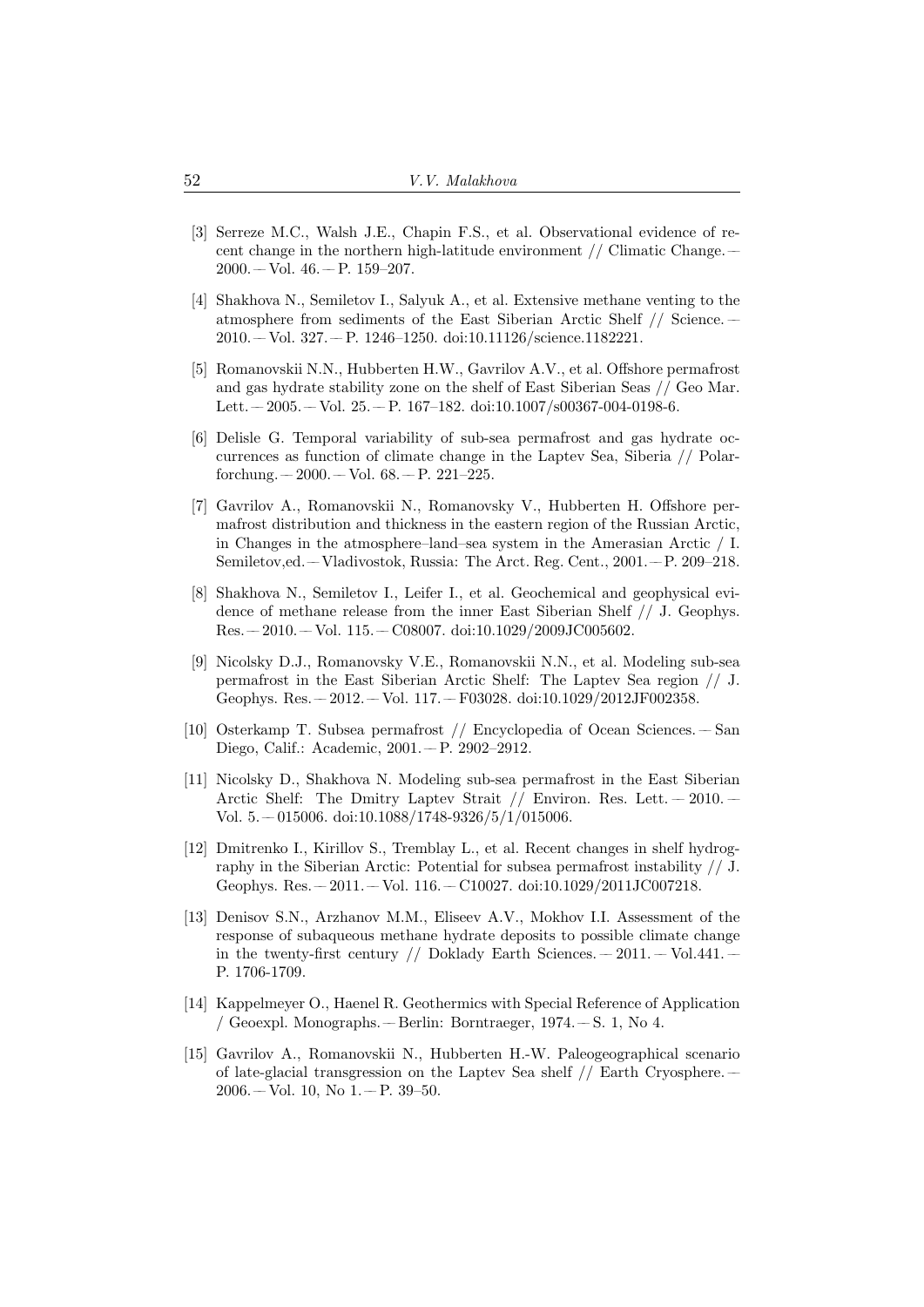- [16] Romanovskii N., Hubberten H.-W. Results of permafrost modeling of the lowlands and shelf of the Laptev Sea Region, Russia // Permafrost Periglacial Processes.  $-2001. -$  Vol. 12, No  $2. -$  P. 191–202.
- [17] Petit J., Jouzel J., Raynaud D., et al. Climate and atmospheric history of the past  $420,000$  years from the Vostok Ice Core, Antarctica  $//$  Nature.  $-1999$ . Vol.  $399 - P. 429 - 436$ .
- [18] Kholodov A.L., Romanovskii N.N., Gavrilov A.V., et al. Modeling of the offshore permafrost thickness on the Laptev Sea shelf  $//$  Polarforschung. $-2001$ . Vol.  $69 - P. 221 - 227$ .
- [19] Bauch H.A., Mueller-Lupp T., Taldenkova E., et al. Chronology of the Holocene transgression at the North Siberian margin // Global Planet.  $Change. -2001. -Vol. 31. -P. 125-139. \text{ doi:10.1016/S0921-S181(01) 00116-3.}$
- [20] Golubeva E.N., Platov G.A. Numerical modeling of the Arctic Ocean ice system response to variations in the atmospheric circulation from 1948 to 2007 // Izvestiya. Atmospheric and Oceanic Physics.  $-2009$ .  $-$  Vol. 45, No. 1.  $-$ P. 137–151 (In Russian).
- [21] Golubeva E.N., Platov G.A. On improving the simulation of Atlantic Water circulation in the Arctic Ocean  $//$  J. Geophys. Res.  $-2007. -$  Vol. 112.  $-$ C04S05. doi:10.1029/2006JC003734.
- [22] Kuzin V.I., Platov G.A., Golubeva E.N., Malakhova V.V. Certain results of numerical simulation of processes in the Arctic Ocean // Izvestiya, Atmospheric and Oceanic Physics.  $-2012. -$  Vol. 48, No. 1.  $-$  P. 117-136.
- [23] Review of Meteorological Processes in the Arctic Ocean. –– St. Petersburg: AARI, 2008.
- [24] Moridis G.J. Numerical studies of gas production from methane hydrates // Society of Petroleum Engineers Journal. – 2003. – Vol. 32, No. 8. – P. 359–370.
- [25] Sloan E.D. Clathrate Hydrates of Natural Gases. –– New York: Marcel Dekker, Inc., 1998.
- [26] Moridis G.J., Kowalsky M.B., Pruess K. Users Manual: a Numerical Simulator for Modeling the Behavior of Hydrates in Geologic media / HydrateResSim. Department of Energy, Contract No. DE-AC03-76SF00098. –– Lawrence Berkeley National Laboratory, Berkeley, CA, 2005.
- [27] Malakhova V.V. Mathematical modeling of the submarine permafrost longterm dynamics of the Arctic shelf // Proc. Int. Conf. "Geo-Siberia-2014". –– Novosibirsk: SGGA, 2014. – Vol. 1. – P. 136-140.
- [28] Wagner D., Gattinger A., Embacher A., et al. Methanogenic activity and biomass in Holocene permafrost deposits of the Lena Delta, Siberian Arctic and its implication for the global methane budget // Global Change Biology. ––  $2007. -$  Vol.  $13. -$  P. 1089–1099. doi:10.1111/j.1365-2486.2007.01331.x.